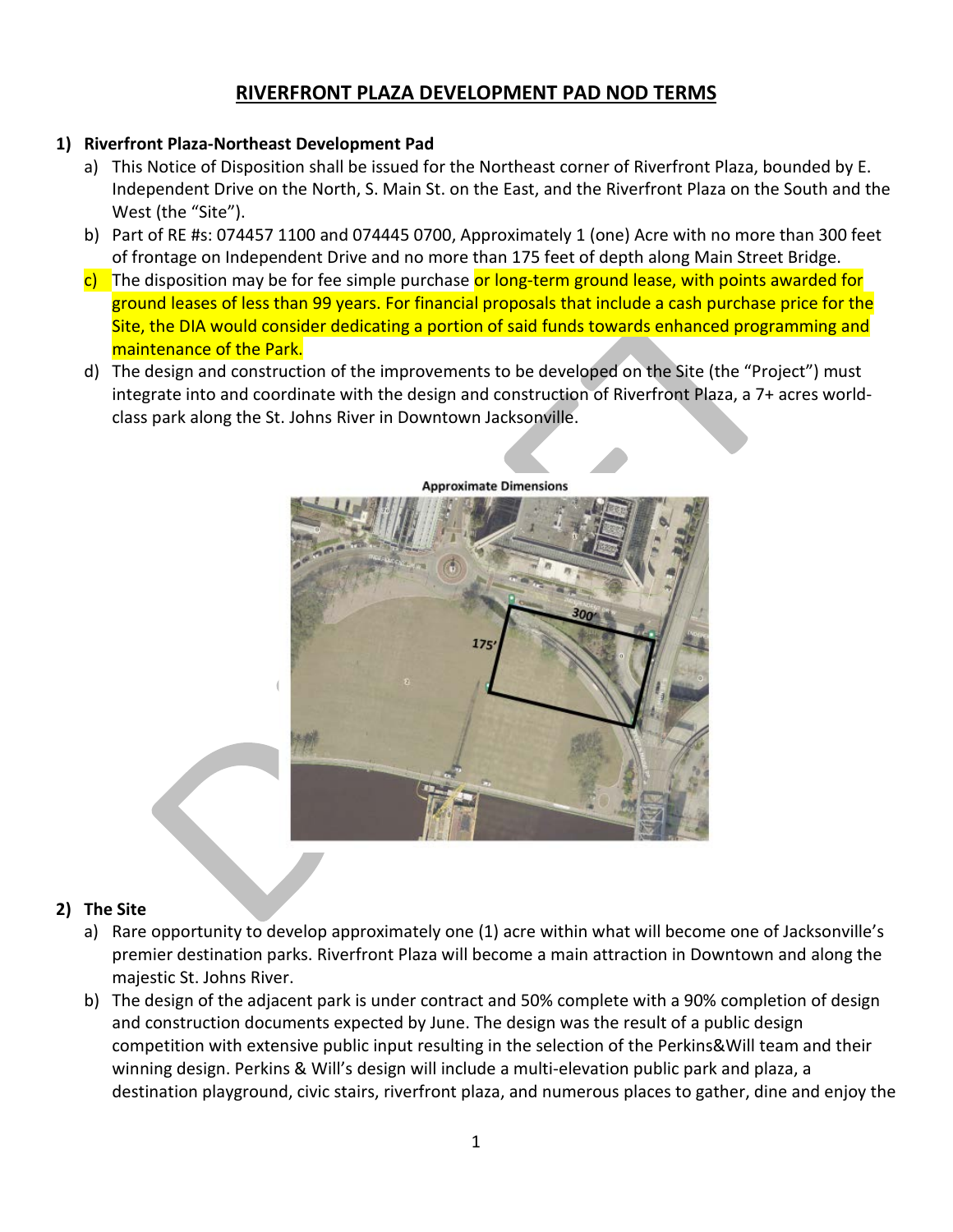idyllic river views and breeze. Due to the extensive public input and competitive process, the general design and its relationship to the development pad should be accepted as a given

- c) Perkins & Will provided a conceptual design for the Site and a possible development concept for this private development pad that is seamlessly integrated into the park space of Riverfront Plaza. Please note, Respondents are not required to design a Project precisely mirroring the private development building concepts for this development pad included in the Perkins & Will design are not binding on a respondent and within the confines of the site and the parameters of this Notice of Disposition, the developer is free to design the size, shape and height of building that suits its program. However, the interface of the Site and park, including the concept of the raised plaza for outdoor dining overlooking the park, will be required.
- d) The design of the Site must integrate into the park design scope, specifically (and depicted below):
	- i) The riverfront façade of the Project must slope to or connect to the landscaped pedestrian ramp for the Main St. Bridge which is part of the park project
	- ii) A service entry, to the ground level "River Plaza" and food and beverage spaces below the pedestrian ramp that will be designed by Perkins & Will, must be provided through the Project garage
	- iii) Elevated (+/- 20-40'BFE) restaurant, retail and open plaza space that overlooks the park (open to the public and with entrances accessible from the park and plaza) (Sky Garden Terrace) must be included
	- iv) An optional additional restaurant space with outdoor dining at the elevation of the Civic Stairs will be rewarded in scoring
	- v) Any mid-rise or high-rise tower should be perpendicular to the river and parallel to the Main Street bridge
- e) Below are graphics depicting the relevant portions of Riverfront Plaza: (1) overall Riverfront Plaza Design, (2) aerial diagram depicting the eastern side of Riverfront Plaza, and (3) a diagram identifying the park scope and Site scope: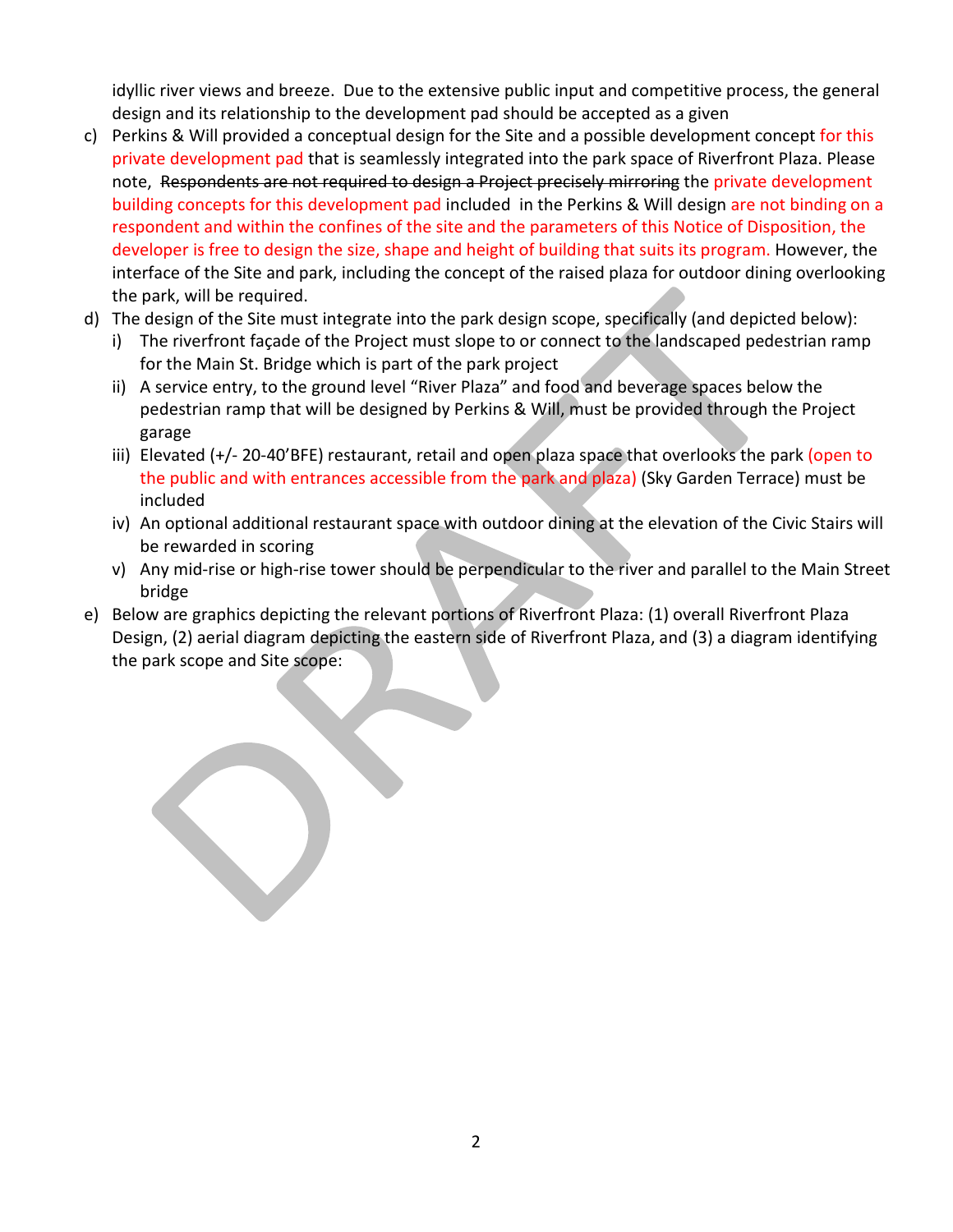

*1. Overall Riverfront Plaza Design*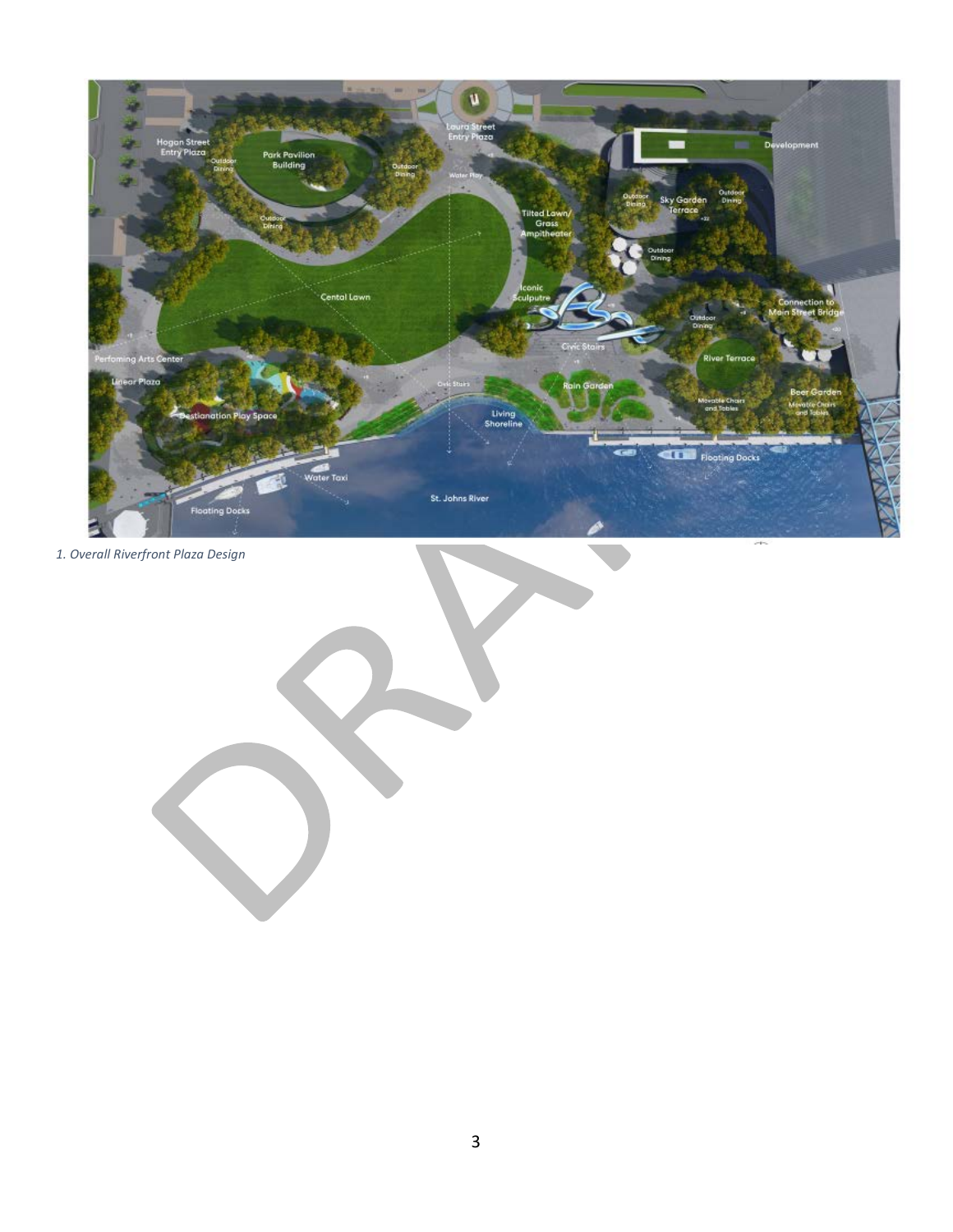

*2. Aerial Rendering of Eastern side of Riverfront Plaza*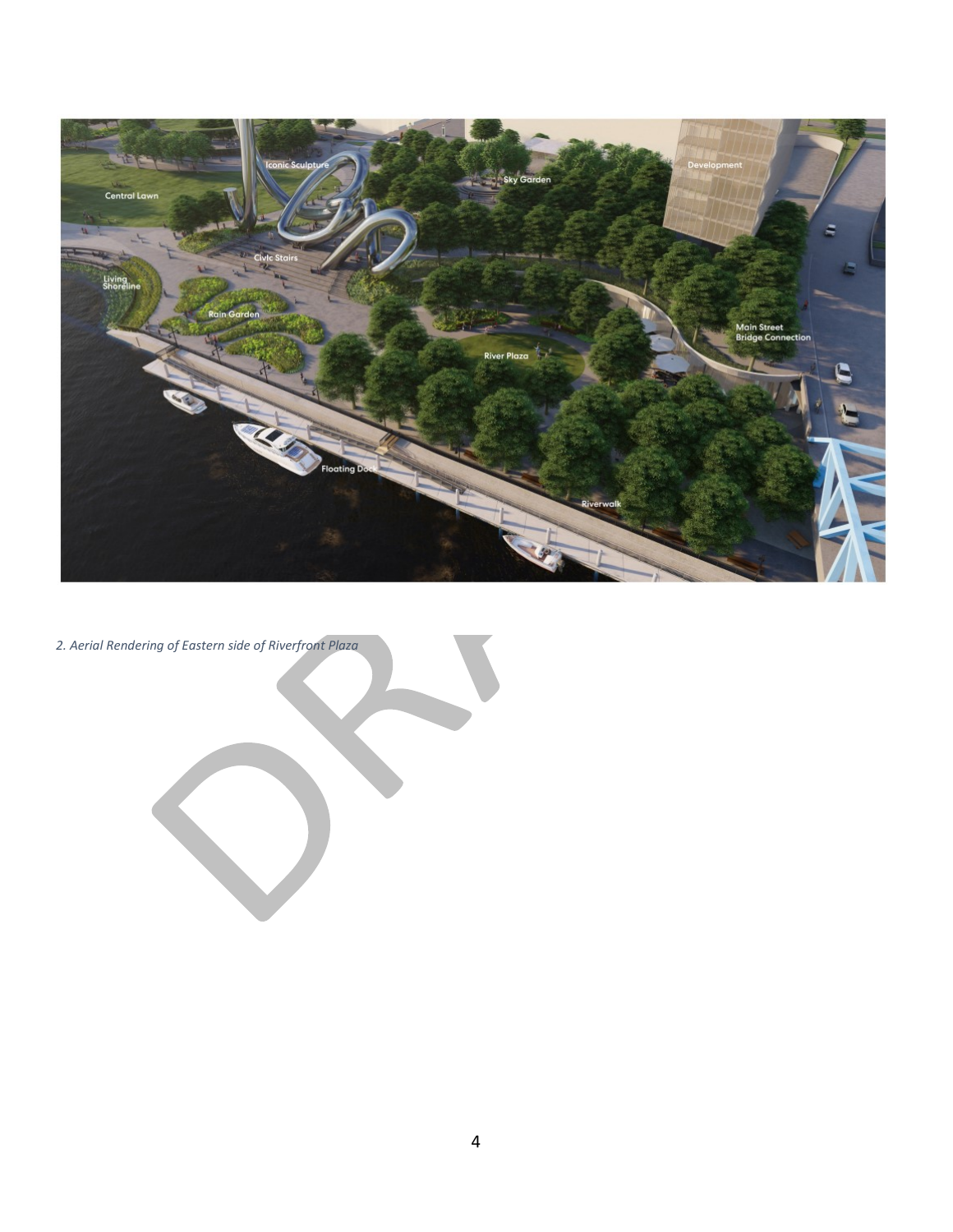**Development Pad Design/ (NOD) Scope**

#### **Park Design Scope**



#### *3. Diagram of Park and Site Scopes*

#### **3) Building Requirements**

- a) **Mid-to-high-rise building** (at least 7 stories but preferably 15 or more stories in tower)
	- i) Any mid-rise or high-rise tower should be perpendicular to the river and parallel and adjacent to the Main Street Bridge
	- **ii)** The Main Street Bridge Pedestrian Ramp will be located immediately east of the pad and will run parallel to the pad. A building could cantilever over the ramp.
	- **iii)** Parallel to E. Independent Drive and located at least 2 stories above grade (at an elevation of +20 BFE or higher) but no higher than 4 stories above grade, activated restaurant/bar/event/meeting room space that frames a public plaza/open space, depicted as the "Sky Garden Terrace" in the Perkins & Will design. This retail space and plaza should be at least one, but no more than three, stories above the elevation of the Civic Stairs and the open plaza should approximate one quarter (1/4) of the entire Site. It is envisioned that this plaza and restaurant level is located on the roof of the parking garage.
	- **iv)** Building frontage parallel to Independent Drive that exceeds 50 feet in height will be minimized so as not to obstruct current building views.

#### **b) Parking Structure wrapped with retail components:**

- i) At least 3 levels of parking (as depicted below.
- ii) One optional level of subterranean parking level, with appropriate stormwater management system.
- iii) Parking level at grade (roughly+8 BFE) that provides "back-of-house" access to the under-ramp retail spaces in the building that fronts "River Plaza."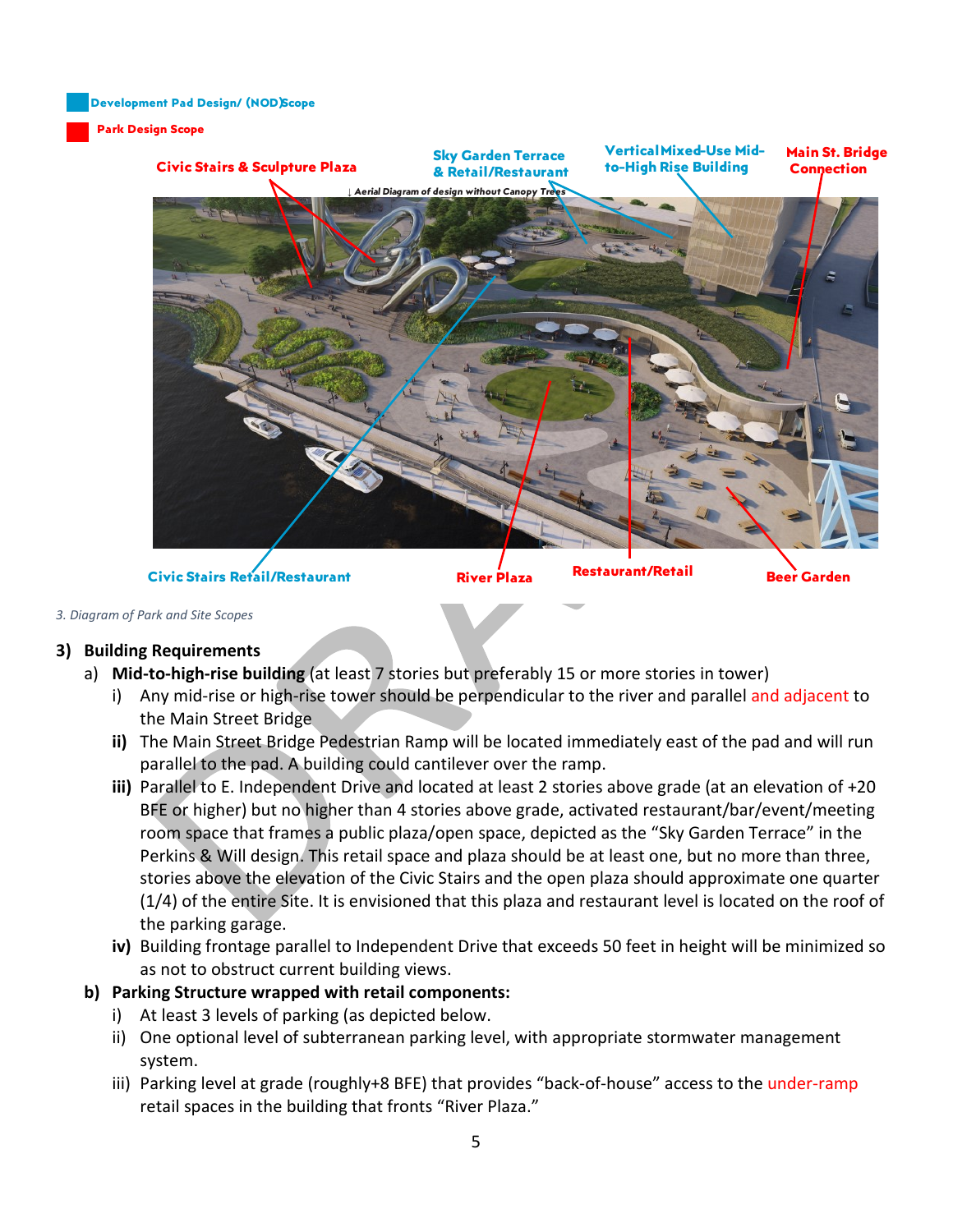- iv) One or more parking levels above grade (maximum of 4 above grade). The rooftop above the top parking level will need to accommodate the Sky Garden Terrace.
- v) The exterior façade of the parking structure needs to be completely screened as follows:
	- (1) On the north side adjacent to E. Independent Drive a minimum of 30% of the length of the building façade facing the street shall be wrapped with storefront retail accessible from the street at the sidewalk level. Additional points will be awarded for higher percentages or other activation of Independent Drive.
	- (2) On the upper level facing Independent Drive and on the east side adjacent to Main Street: at a minimum, landscaping or architectural screening that meets DDRB standards will be required but enhance architectural treatment and the use of art as screening will be rewarded in scoring. The Respondent is not precluded from proposing wrap-around construction that includes commercial or residential uses abutting E. Independent Drive or Main Street at all levels.
		- (a) On the south side facing the river and adjacent to the pedestrian pathway: Below the grade of the pedestrian ramp, the garage will provide at grade service access to the under-ramp restaurants and otherwise be entirely embedded into a landscaped berm or other hardscape that follows the landscape design of Perkins & Will. Above the pedestrian ramp elevation, and provided the open Sky Terrace Plaza is maintained, any level of garage space must be completely wrapped with retail or restaurant spaces, amenity spaces, office, hotel or residential uses.
		- (b) On the southwest corner, additional points will be awarded for a restaurant space that wraps the outside corner of the garage at the same elevation as the top of the Civic Stairs.
		- (c) On the west side: at all levels above the grade of the Park, a landscaped berm that seamlessly abuts with the "Titled Lawn/Grass Amphitheater" or such other completely enclosed building façade or treatment that completely obscures the garage from public view and complements the Park.
		- (d) No level of the garage may be visible from the park or riverfront



4) **Mixed Use Development** - While no particular uses other than restaurant/bar spaces are required, it should be noted that the parking demand of dense residential and the associated garage size likely make the site more suitable for hotel and office. Hotel use is deemed to economically benefit the most from, and be most compatible with the adjacent park, in part because the required restaurant/bar spaces serve the hotel needs as well as the public. Proposals shall include a vertical mix of uses such as, but not limited to: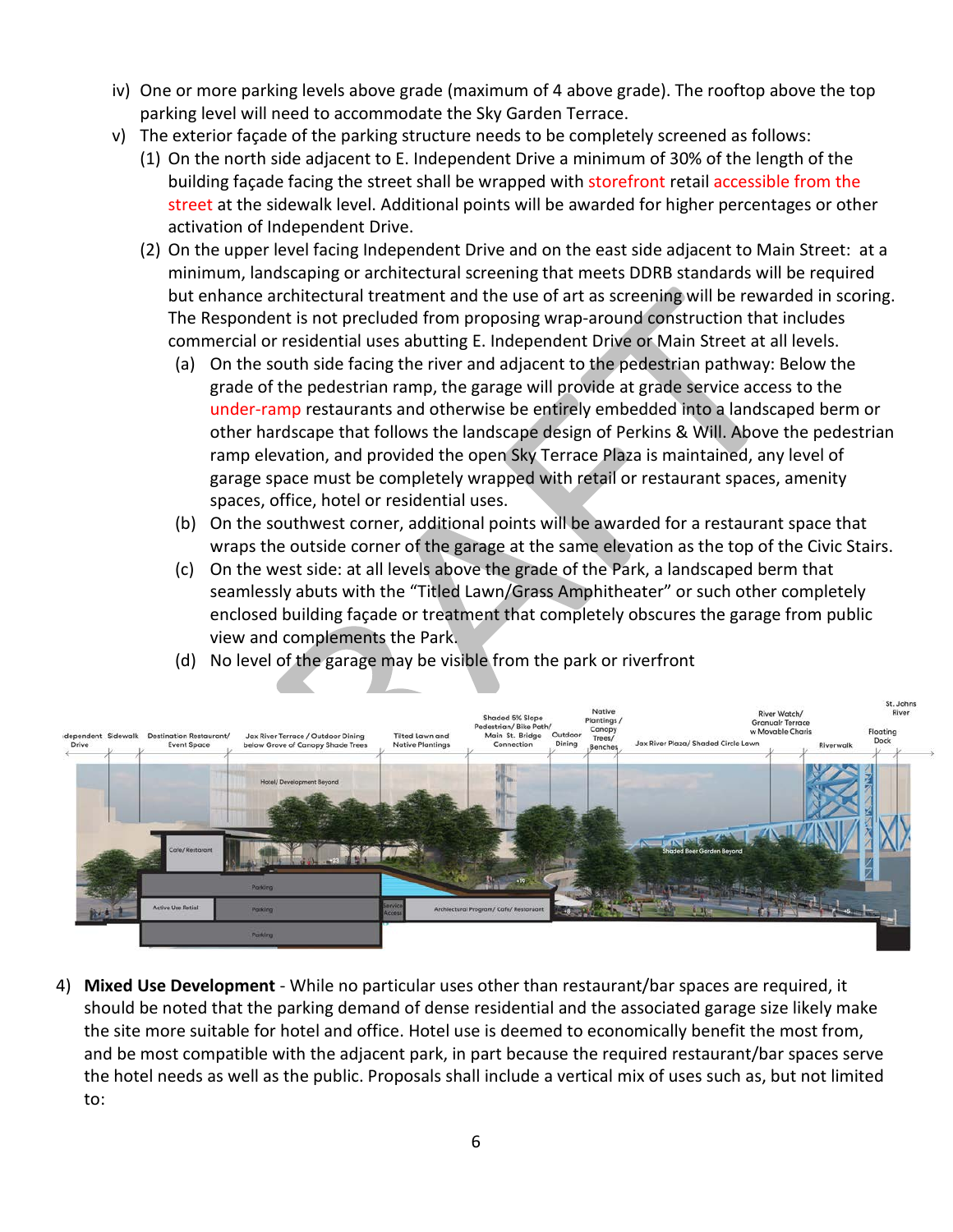- a) Mixed Use **Requirements:**
	- i) Required Mix of Uses: Proposals shall include a vertical mix of uses including restaurant(s) and one or more other uses including retail, hotel, office or residential uses.
	- ii) Riverfront Plaza Activation:
		- (1) A crucial component of any proposal will be the activation of the Riverfront Plaza, particularly, on the western side adjacent to the Civic Stairs and Sculpture Plaza and the inclusion of the Sky Garden Terrace. The activated Sky Garden Terrace public plaza space is expected to be the majority of the garage rooftop approximating 5000 square feet or more. Adjacent private development that would be considered to activate the Sky Garden Terrace includes, but is not limited to: café, signature restaurant, bar, entertainment or event space, coffee shop, ice cream parlor, gift shops, and destination retail.
		- (2) Minimum of 7500 SF of enclosed conditioned destination restaurant & bar space, with a minimum river/park facing frontage of no less than 150 feet, shall be provided on the Sky Garden Terrace level. Activation points will be awarded for restaurants directly accessible from the park by walkways.
		- (3) At least one riverfront/park front full-service restaurant with the ability to serve meals to at least 100 patrons at one time must be provided.
	- iii) Independent Drive Activation:
		- (1) Retail (shops, entertainment venue, food & beverage) with storefront entrances accessible from the sidewalk are required.
		- (2) Minimum ratio of 30% percent of ground floor building facade facing Independent Dr. shall be retail meeting the above criteria.
		- (3) Minimum 100 Linear Feet of retail frontage shall be provided on Independent Drive.
	- iv) Scoring:
		- (1) Retail density, whether located on E. Independent Dr. or facing and accessible from Riverfront Plaza, **in excess of the minimum required** will be scored.

#### **b) Requirements for optional uses:**

- i) Hotel
	- (1) Due to its prominent location, any proposed hotel brand should be a four-star or higher hotel, based on Forbes or AAA. Ideal location for boutique hotel.

#### ii) Office

(1) Only Class A office space or better. Suitable for a corporate headquarters.

#### **c) Optional considerations:**

- i) Retail/Commercial
	- (1) Special attention should be paid to destination retail that will not only service future downtown residents and workers but will also act as a regional draw for the city
	- (2) Ground floor retail/restaurant and other sidewalk level activation along Independent Dr. is strongly encouraged and will be rewarded in scoring
	- (3) Rooftop or upper story dining, restaurant, bar or lounge above 7 stories.
	- (4) No minimum of retail adjacent to and accessible from the Civic Stairs & Sculpture Plaza level is required, however, the provision of indoor and outdoor food and beverage space in this location will be scored.
	- (5) Outdoor dining spaces in addition to the Sky Garden Terrace will be rewarded as additional retail but will not satisfy the minimum requirements.

**5) Phasing**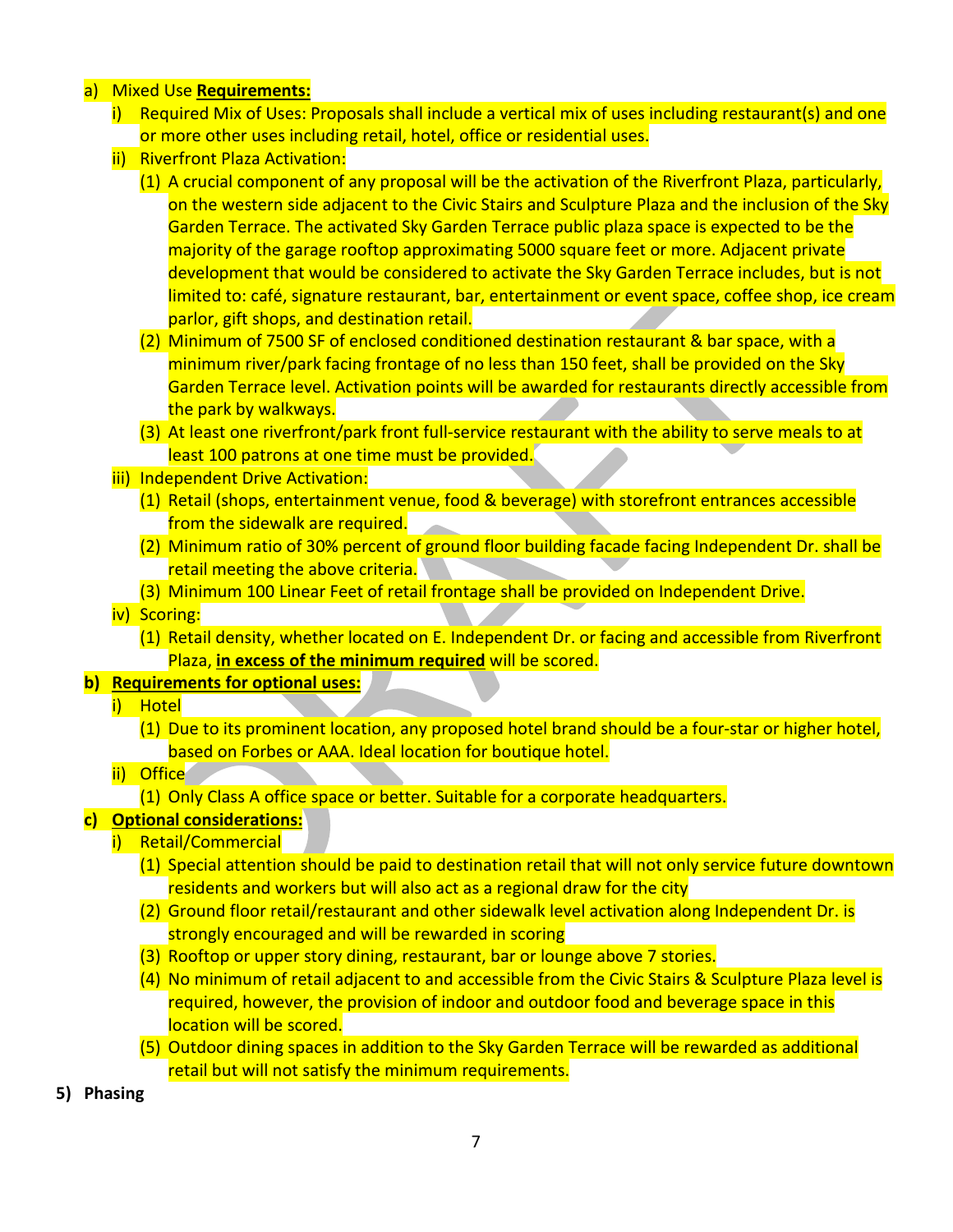- a) Must coordinate with the Riverfront Plaza Park development and the Main Street Pedestrian Ramp construction; with the park and ramp intended to be completed in early to mid 2024. The private development may be completed after the Park but the foundation and garage interface shall be completed during park construction to ensure consistency.
- b) Must commence within 120 days of closing. Closing to occur upon receipt of DDRB approvals and proof of financial capacity to complete construction- which shall be completed within nine months of City Council approval of disposition

#### **6) St. Johns River**

a) Setbacks are automatically satisfied due to location of pad and no height limitation will apply to midrise or high-rise building provided it is parallel and adjacent to Main Street Bridge and perpendicular to the river.

#### **7) Resiliency**

- a) The use of resilient construction materials and how the proposal addresses potential flooding and site elevation will be considered. On site-storage capability in storm events will be evaluated.
- b) Stormwater drainage needs to integrate into overall site development
- c) Adequate pervious surface and resilient landscaping

#### **8) Design and Materials**

- a) As a prominent waterfront and Independent Dr./ Laura St. location, the design and choice of construction materials will be given considerable weight, and we encourage high quality product with architectural details and exterior finish worthy of the site. This criterion relates to the shape of and material used in the building finish, its relation to the site, Jacksonville, and Florida, and an elevated level of architectural style. The scoring criteria provide points for unique architectural features that elevate the design, and for designs that complement the Perkins & Will Park design.
- b) The design shall conform to the Downtown Zoning Overlay & Downtown Design Guidelines, including but not limited to:
	- i) Dual orientation of building fronting Independent Drive at lower levels and the park
	- ii) Enhance the skyline

# **9) Construction and Maintenance Contribution**

Proposals should include Developer's proposed monetary or in-kind contribution to the construction and ongoing maintenance and or programming of the adjacent plaza/park space at this location, if any. An ongoing maintenance or programming contribution to the park is anticipated.

#### **10) Development Team**

The following criteria will be used to pre-qualify proposals:

- a) A bid bond of \$25,000.00 shall be included with all proposals in a form to be determined by the DIA Chief Executive Officer.
- b) Proposals shall be from developers with experience of a singular project with aggregate value in excess of \$75 million, successful completion of a project of similar product type and scale, and successful completion of a previous project a minimum of 7 storiesin height and Type 1 construction. The principal individual or company who is the controlling or managing member of the Development Team submitting the proposal shall meet this criterion and the financial capacity of lenders and partners will not replace the experience and financial capacity of the Developer who is leading the project.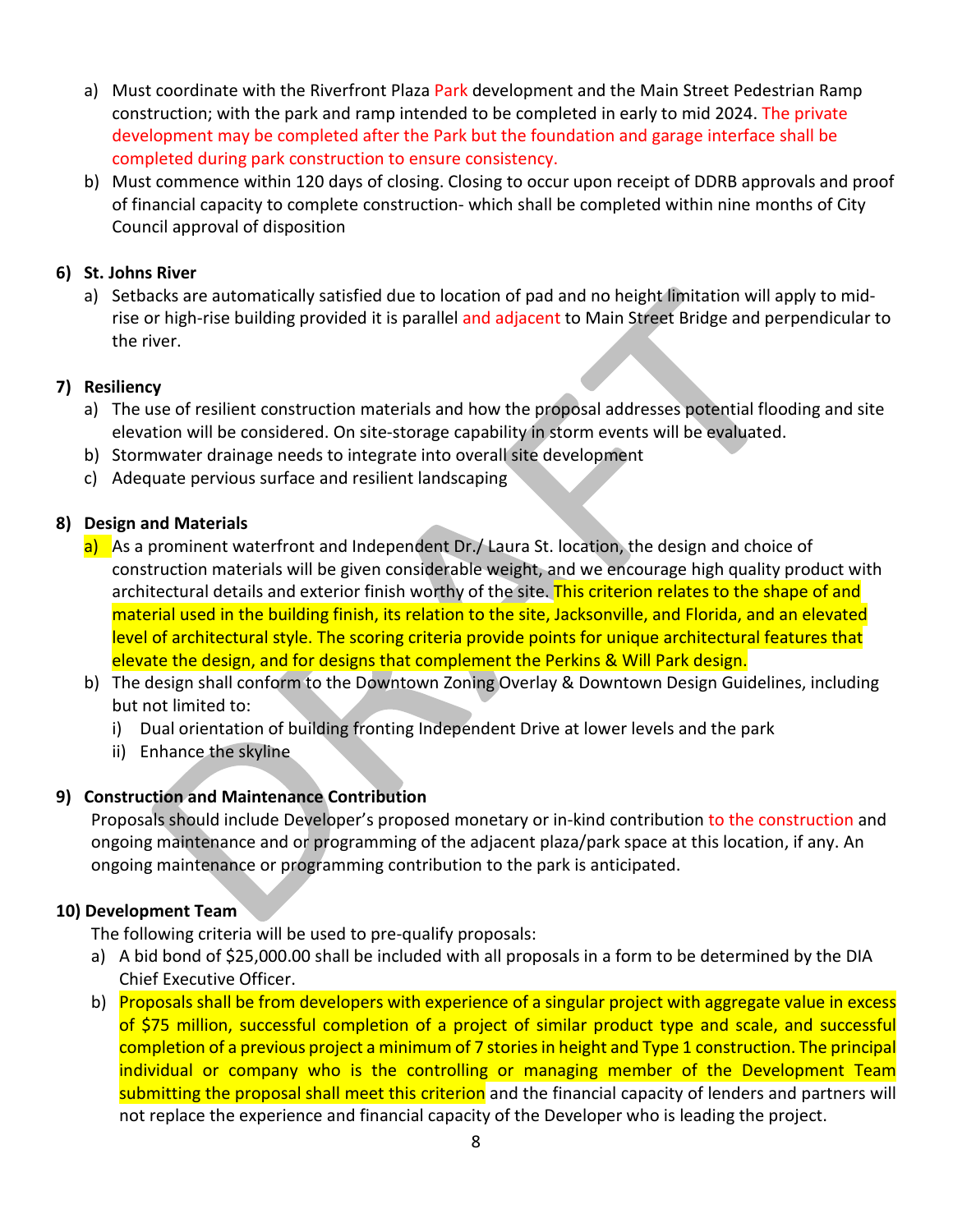- c) Proposals shall include descriptions and visual materials related to the qualifying projects detailed above.
- d) No proposal shall be accepted for evaluation if the developer has judgement liens (related to development performance) in excess of \$10 million, unpaid taxes in excess of \$1 million or active judgement liens not related to development performance in excess of \$10 million.

# **11) Scoring Criteria**

The criteria identified on the scoring criteria matrix are further explained, where necessary, below:

# **a) Experience developing mixed-use projects of comparable size and cost in an urban setting**

i) The experience of the managing or controlling member of the development team; the number and scale of projects similar in product type or program that have been successfully completed; urban vs. suburban settings; the number of mid to high rise buildings 7 stories or greater completed by the developer; the number of projects of comparable value or in excess of \$75 million in value at time of construction; how recent are comparable projects

# **b) Financial Strength of Development Team**

- i) The financial strength of the managing or controlling member of the development team as evidenced by financial statements, bank references of liquidity, etc.; demonstration that the respondent has the financial resources necessary to complete site redevelopment, ability to service debt (if applicable), and ability to implement the development and business plan.
- **c) Active Litigation; judgement liens**, outstanding tax payments
	- i) Description of any pending litigation, administrative, or regulatory proceedings and disclosure of any judgement liens related to development performance or outstanding tax payments. This is a negative factor and points *may* be deducted based on explanation and *will* be deducted for failing to provide any explanation.
- **d) Fee simple acquisition price/ground lease duration** 
	- i) Fee simple disposition will be considered, however, a ground lease of 99 years or less is preferred. The acquisition price or rent will be evaluated against appraised value.

# **e) Financial return to the City, Economic impact**

- i) ROI meaning tax revenues received and retained by the City after any incentives, value paid for the land, bed tax, sales tax, etc. to be produced by development upon completion (not inclusive of greater economic impact projections); creation of temporary and permanent jobs
- **f) Equal opportunity/local participation**
	- i) Commitment to Jacksonville Small and Emerging Business ("JSEB") participation in project by percent of value

# **g) Park and programming contribution**

i) For example: cash or in-kind contributions towards Park improvements; ongoing park maintenance and/or programming contributions; offers of capital contributions to initial park construction or to construct the park to City's design on City's behalf; Park construction management contributions; timing and duration of contribution;

# **h) Project's ability to activate Downtown**

- i) For example: Project's overall interaction with the Park and Independent Drive; Project's likelihood to attract more visitors to Downtown; creates connectivity and a sense of place along the Riverfront and on the Northbank; enhances vibrancy and walkability of Downtown and the Riverwalk
- **i) Thoughtful mix of uses**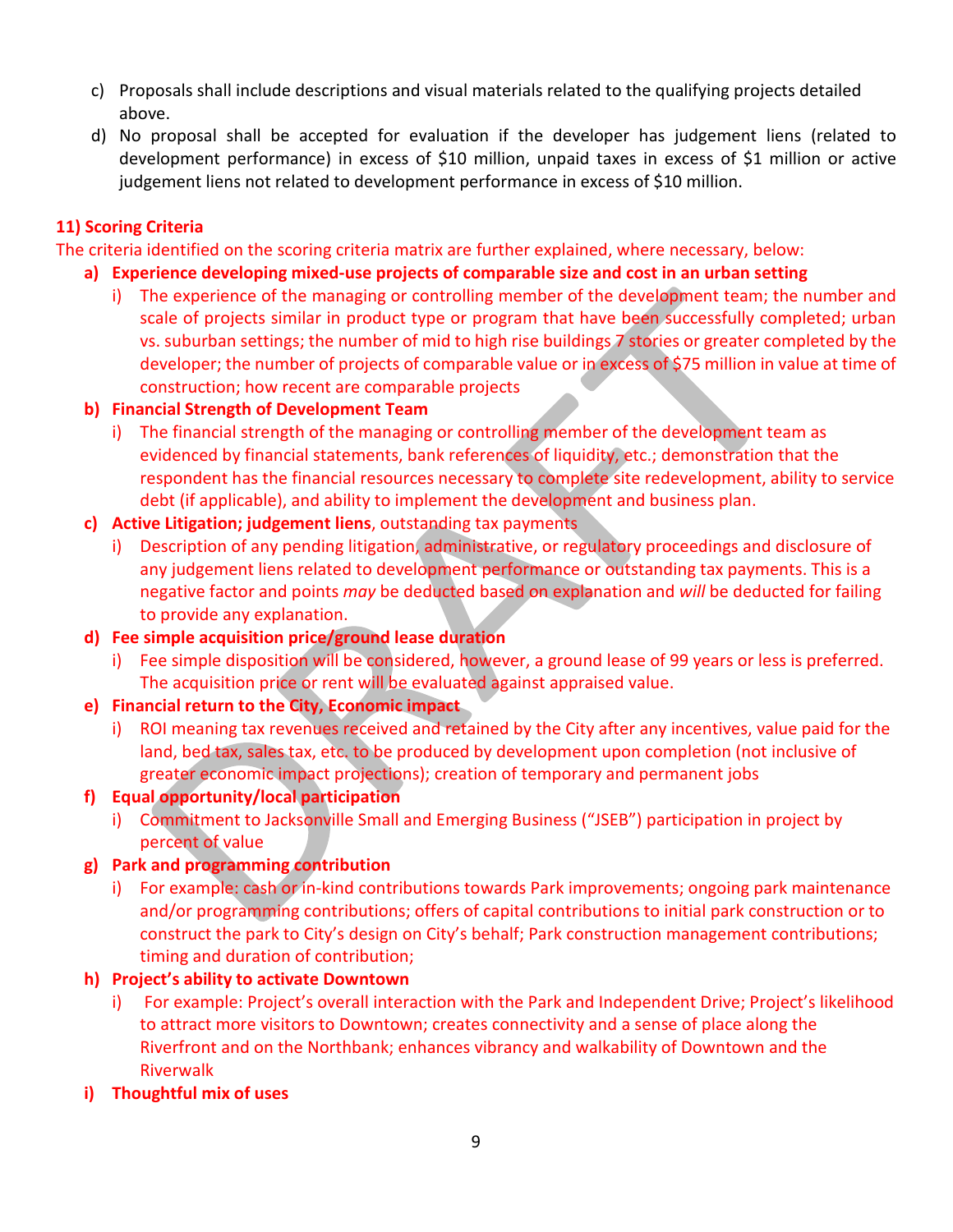i) The mix of uses should creates synergy within the Site, with the Park and with the surrounding area; provide an explanation as to the reasoning for the selection and location of all proposed uses.

#### **j) Retail Density above minimum**

i) Points only awarded for retail density in excess of minimums required, i.e., providing more than 100 Linear Feet of retail frontage on Independent Drive.

#### **k) Roof top/upper story dining/bar**

i) Points only awarded for the inclusion of roof top or upper story  $(7<sup>th</sup>$  floor or above) restaurant, bar, or lounge

#### **l) Unique architectural features, character**

i) For example: architectural design that acknowledges the importance and prominence of the Site; enhances the Downtown skyline and the Riverfront; design tells a story unique to Jacksonville; iconic structure

#### **m) Development Timeline**

i) Achievable construction commencement and final delivery timeline; coordination of proposed timeline with park development schedule

#### **n) Civic and community benefits**

i) For example: providing leasable meeting space(s) for the public; placemaking; creating safe, verdant, and accessible connections to the Park, Riverwalk, Downtown, and the pedestrian ramp; cultural amenities; public art; permanent job opportunities; opportunities for local subcontractors; coordination and partnerships with local small businesses

# **o) Activation of the riverfront on Sky Terrace and Civic Stairs levels**

i) For example: Restaurants with outdoor seating; storefront accessible from the Park; uses that provide daytime and nighttime activity and foot traffic to, and within, the Park (5 points for civic stairs, additional points for size and level of activation, unique features, connections to pedestrians and park visitors

# **p) Quality of construction materials and finishes**

i) (Should this criterion be deleted in light of 7 story requirement) Type 1 Construction as opposed to wood frame; quality of finish materials such as stone, glass, cast features etc. as opposed to hardy board, stucco, etc.

#### **q) Design for resiliency**

i) The design should be responsive to anticipated changes in the environment and the economy; utilization of resilient building techniques, such as use of flood-proof materials on first floor/subsurface elements, elevation of critical assets (HVAC, generators, utility boxes, etc.) to above the first floor, and use of reflective materials on the roof to create a "cool roof"; landscape design to address flooding and heat, including installation of catchment systems, increasing tree canopy.

# **r) Provision of public parking available to the general public for park use**

- i) Points only awarded for parking made available for public use; provide expected availability and cost to users, if not 24/7 or free
- **s) Failure to design within proposed criteria and integrate with park**
	- i) A meaningful deduction for any project that does meet the required criteria for interface and engagement with the park in one or more respects. A proposal the exceeds the parcel size proposed will receive maximum deduction.

# **t) Defined and reliable source and percentage of debt and equity**

i) Both the relative percentages of debt and equity proposed for the project, and the expected sources for each and evidence of available funds or repeat prior relationships of similar magnitude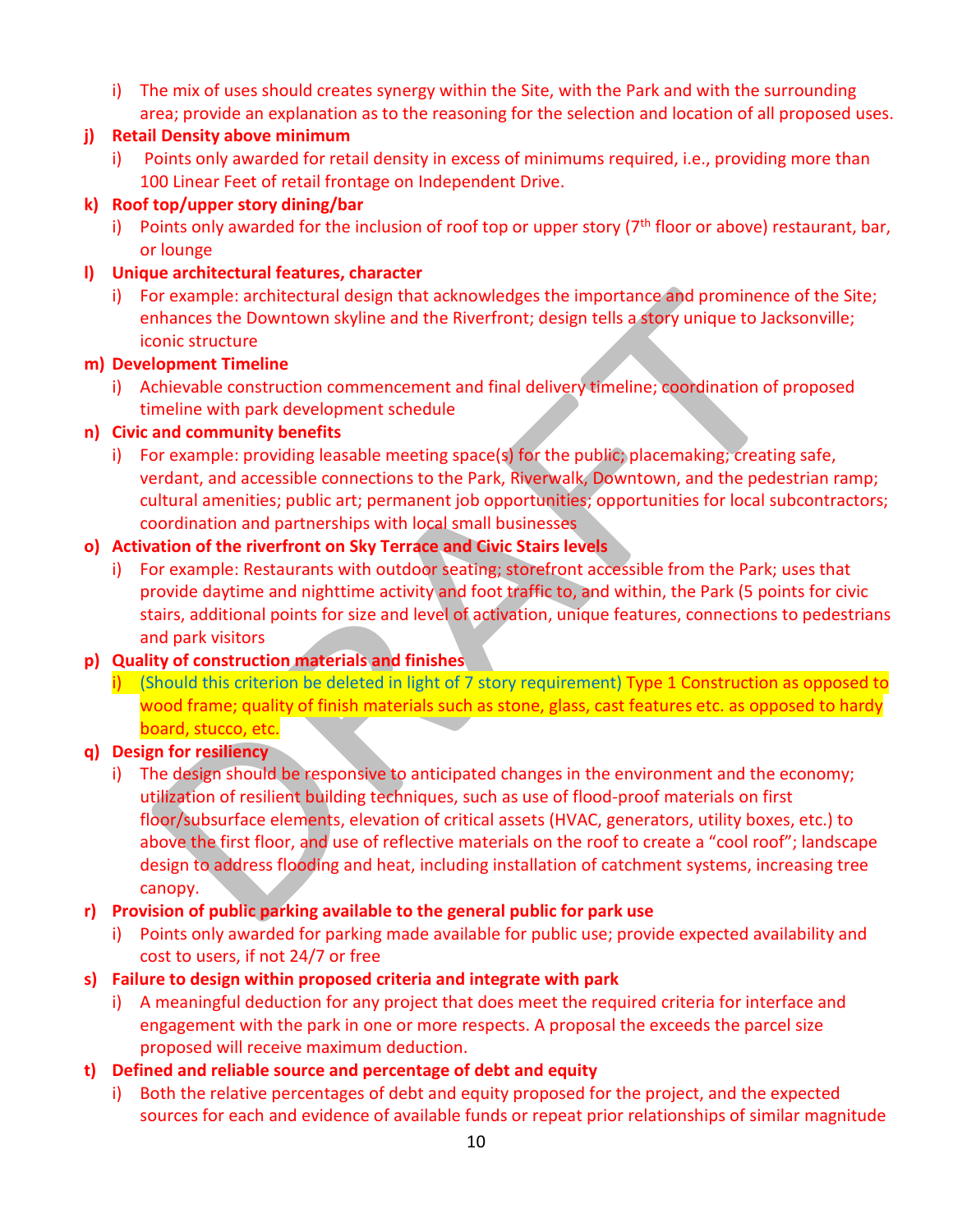that can reasonably be expected to provide the Developer with funding capacity sufficient to execute the project.

# **u) Financial feasibility and cash flow analysis**

i) Operating proformas that demonstrate the project feasibility and cost and market assumptions made by the development team.

#### **v) Post completion management plan**

#### **w) Oral presentation**

i) The clarity and focus of the presentation, does the applicant demonstrate a clear understanding of the DIA's goals for the development, are questioned answered directly